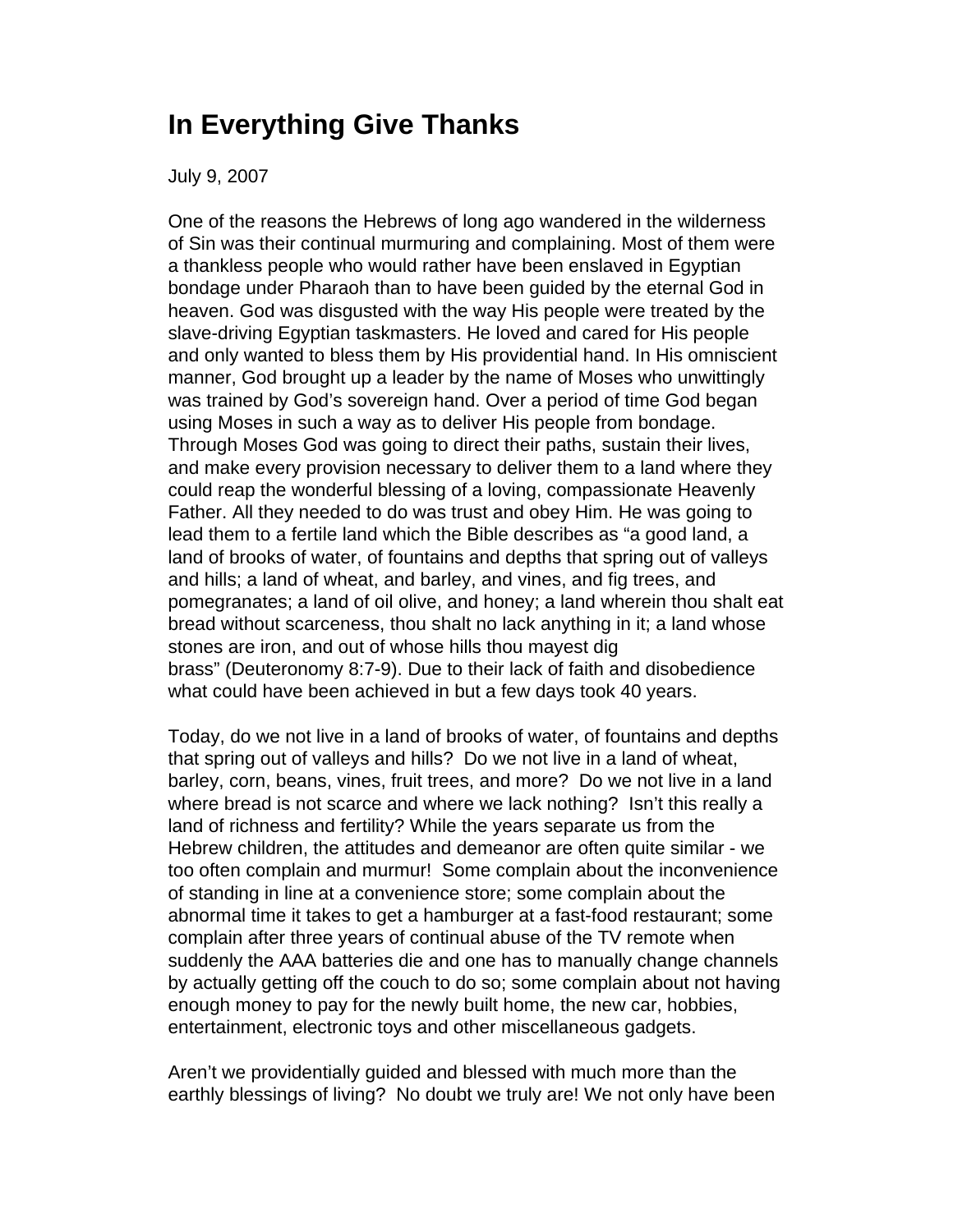blessed with the necessities (food, shelter, and clothing) promised by God if we but seek first His kingdom and righteousness (Matthew 6:33), but we have been blessed with the very luxuries of life as well; and both of these we have in great abundance!

Incomparable to temporal blessings, we are indeed blessed with all the spiritual blessings that are found only in Christ Jesus (Ephesians 1:3). Here are a few upon which to reflect: the forgiveness of sins (Colossians 1:14), the hope of eternal life (Titus 1:2), being an heir of God and joint heir with Christ (Romans 8:17), and being adopted into the family of God (Ephesians 1:5). What about the awesome mercy (Ephesians 2:4), power (Ephesians 1:19-20), wisdom (Colossians 2:2-3), holiness (Hebrews 12:10), long-suffering (2 Peter 3:15), love (1 John 4:9-10), and compassion (Romans 9:15) of God? And then there is the revelation of God's Holy Word (Ephesians 1:9; 3:3). O, how thankful we should be for the Word's power to change people's hearts and lives (Hebrews 4:12), and for the fact that it can shape and mold us into that which we ought to be in Christ (1 Thessalonians 2:13). Are we thankful for the wonderful ability to petition the Father in Heaven through prayer (Proverbs 15:8, 29)? What about being a member of the body of Christ, the church, by which the wisdom of God is manifested (Ephesians 3:1-21)? Being a citizen in the Lord's kingdom should ever bring praises of thanksgivings from our lips (Colossians 1:12-13).

Here are a few more spiritual blessings to continually reflect upon with a thankful heart: Jesus who is our mediator (Hebrews 9:15), our intercessor (Hebrews 7:25), and High Priest (Hebrews 9:11); being recipients of the riches of God's amazing grace (Ephesians 1:7; 2:7); for sanctification (2 Thessalonians 2:13), justification (Romans 5:18), and reconciliation (2 Corinthians 5:17-19); for the sweet fellowship which can be enjoined (1 John 1:3) by all who continually walk in the light as He is in the Light (1 John 1:7), for all the many prayers that have been answered according to the divine knowledge and will of Heaven (1 John 5:14-15)!

To name everything with which God from His bountiful hand has blessed us, we readily admit, this paper could not contain them all. When one begins to think about every blessing, seen and unseen, known and unknown, and all that is comprised, expressed and embraced in the great and wonderful scheme of redeeming fallen man, it becomes quite humbling to say the least. It should cause us all to "enter into his gates with thanksgivings, and into his courts with praise; and be thankful unto him, and bless his name" (Psalm 100:4). In everything, in every circumstance, be thankful for this is the will of God in Christ Jesus concerning you (1 Thessalonians 5:18)!